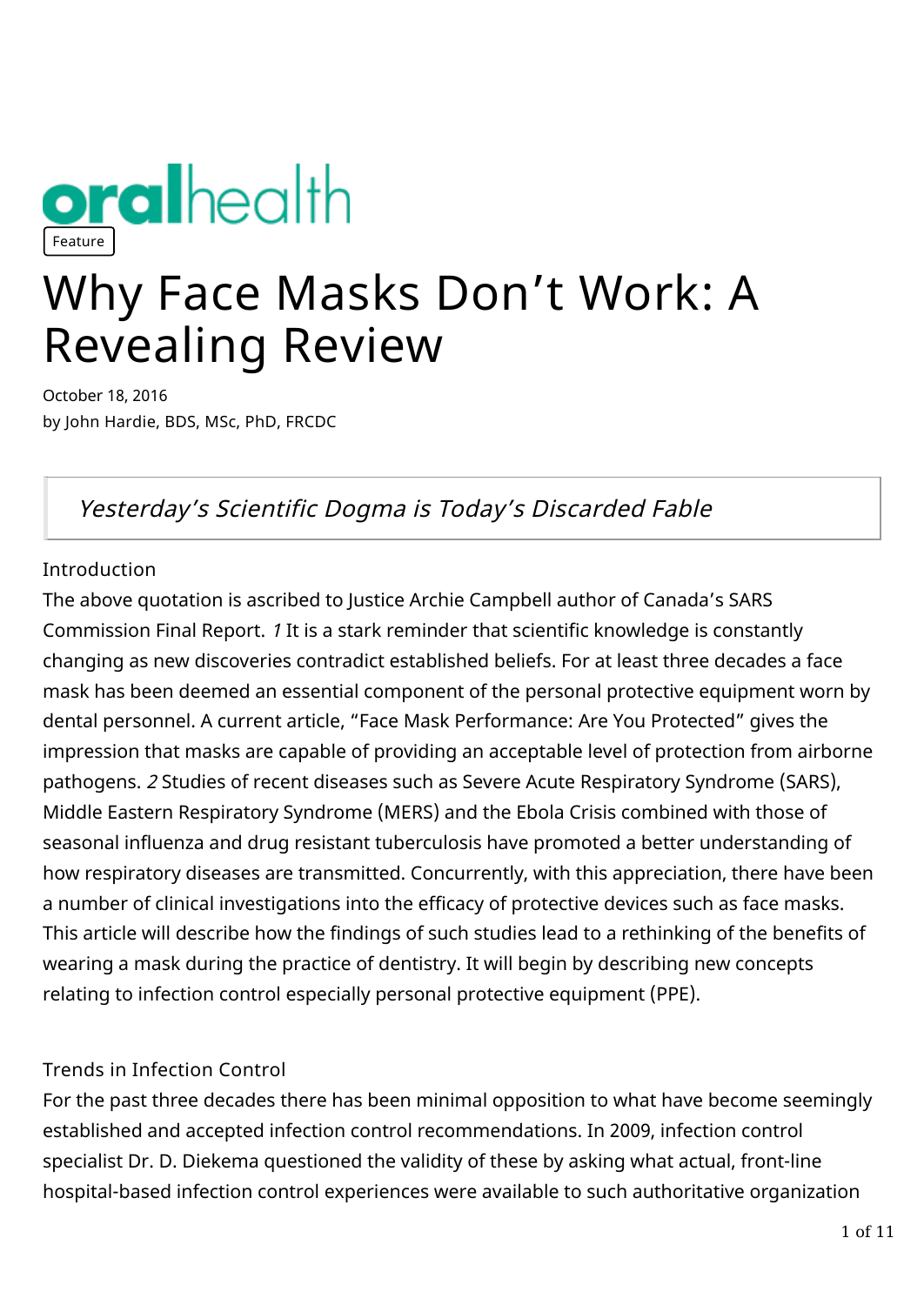as the Centers for Disease Control and Prevention (CDC), the Occupational Safety and Health Association (OSHA) and the National Institute for Occupational Safety and Health (NIOSH). 3 In the same year, while commenting on guidelines for face masks, Dr. M. Rupp of the Society for Healthcare Epidemiology of America noted that some of the practices relating to infection control that have been in place for decades, "haven't been subjected to the same strenuous investigation that, for instance, a new medicine might be subjected." 4 He opined that perhaps it is the relative cheapness and apparent safety of face masks that has prevented them from undergoing the extensive studies that should be required for any quality improvement device.  $4$ More recently, Dr. R. MacIntyre, a prolific investigator of face masks, has forcefully stated that the historical reliance on theoretical assumptions for recommending PPEs should be replaced by rigorously acquired clinical data. 5 She noted that most studies on face masks have been based on laboratory simulated tests which quite simply have limited clinical applicability as they cannot account for such human factors as compliance, coughing and talking. 5

Covering the nose and mouth for infection control started in the early 1900s when the German physician Carl Flugge discovered that exhaled droplets could transmit tuberculosis. 4 The science regarding the aerosol transmission of infectious diseases has, for years, been based on what is now appreciated to be "very outmoded research and an overly simplistic interpretation of the data." 6 Modern studies are employing sensitive instruments and interpretative techniques to better understand the size and distribution of potentially infectious aerosol particles. 6 Such knowledge is paramount to appreciating the limitations of face masks. Nevertheless, it is the historical understanding of droplet and airborne transmission that has driven the longstanding and continuing tradition of mask wearing among health professionals. In 2014, the nursing profession was implored to "stop using practice interventions that are based on tradition" but instead adopt protocols that are based on critical evaluations of the available evidence. 7

A December 2015 article in the National Post seems to ascribe to Dr. Gardam, Director of Infection Prevention and Control, Toronto University Health Network the quote, "I need to choose which stupid, arbitrary infection control rules I'm going to push." 8 In a communication with the author, Dr. Gardam explained that this was not a personal belief but that it did reflect the views of some infection control practitioners. In her 2014 article, "Germs and the Pseudoscience of Quality Improvement", Dr. K Sibert, an anaesthetist with an interest in infection control, is of the opinion that many infection control rules are indeed arbitrary, not justified by the available evidence or subjected to controlled follow-up studies, but are devised, often under pressure, to give the appearance of doing something. 9

The above illustrate the developing concerns that many infection control measures have been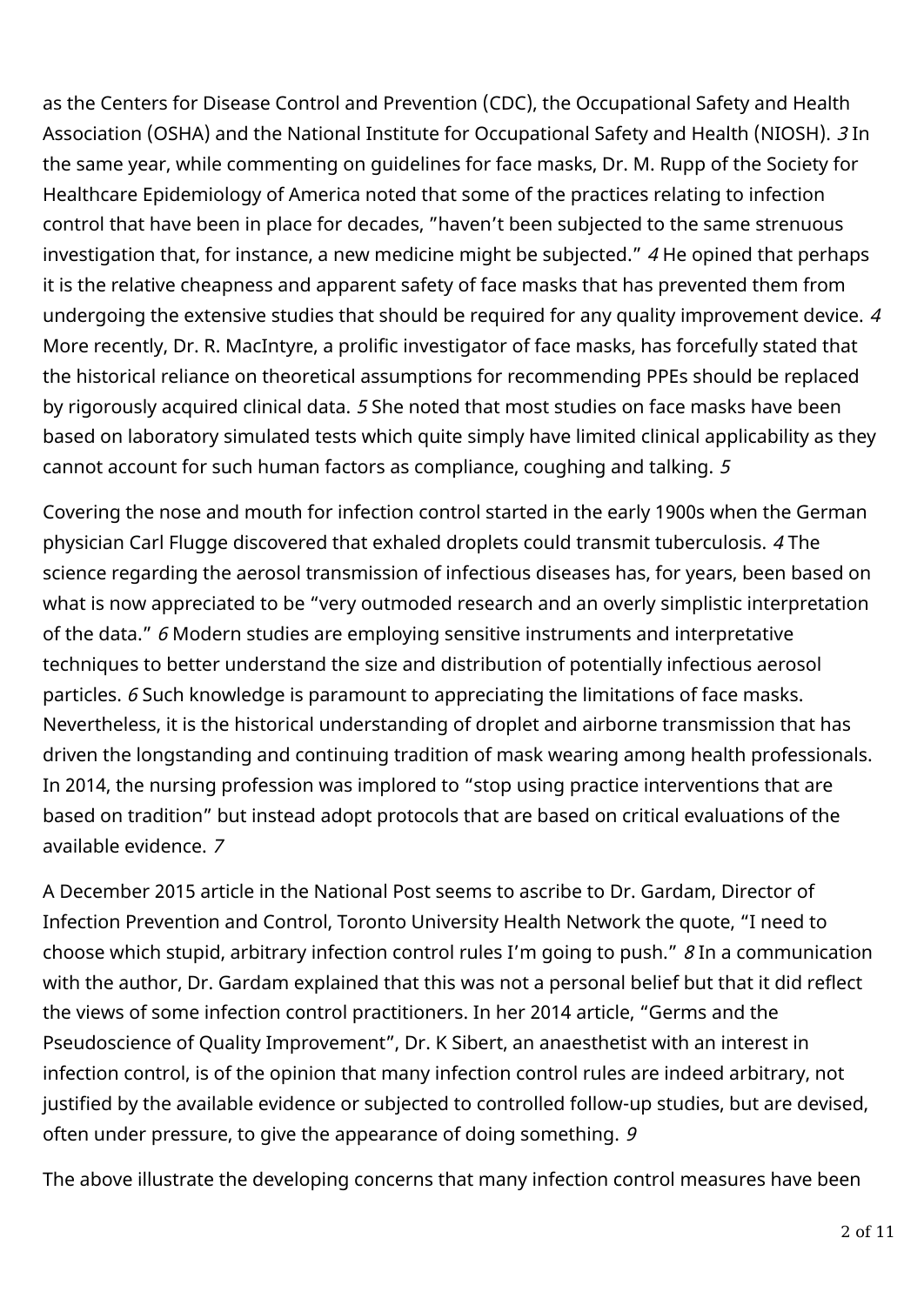adopted with minimal supporting evidence. To address this fault, the authors of a 2007 New England Journal of Medicine (NEJM) article eloquently argue that all safety and quality improvement recommendations must be subjected to the same rigorous testing as would any new clinical intervention. 10 Dr. R. MacIntyre, a proponent of this trend in infection control, has used her research findings to boldly state that, "it would not seem justifiable to ask healthcare workers to wear surgical masks." 4 To understand this conclusion it is necessary to appreciate the current concepts relating to airborne transmissions.



#### RECOMMENDED VIDEO:

#### Airborne Transmissions

Early studies of airborne transmissions were hampered by the fact that the investigators were not able to detect small particles (less than 5 microns) near an infectious person. 6 Thus, they assumed that it was the exposure of the face, eyes and nose to large particles (greater than 5 microns) or "droplets" that transmitted the respiratory condition to a person in close proximity to the host. 6 This became known as "droplet infection", and 5 microns or greater became established as the size of large particles and the traditional belief that such particles could, in theory, be trapped by a face mask. 5 The early researchers concluded that since only large particles were detected near an infectious person any small particles would be transmitted via air currents, dispersed over long distances, remain infective over time and might be inhaled by persons who never had any close contact with the host. 11 This became known as "airborne transmission" against which a face mask would be of little use. 5

Through the use of highly sensitive instruments it is now appreciated that the aerosols transmitted from the respiratory tract due to coughing, sneezing, talking, exhalation and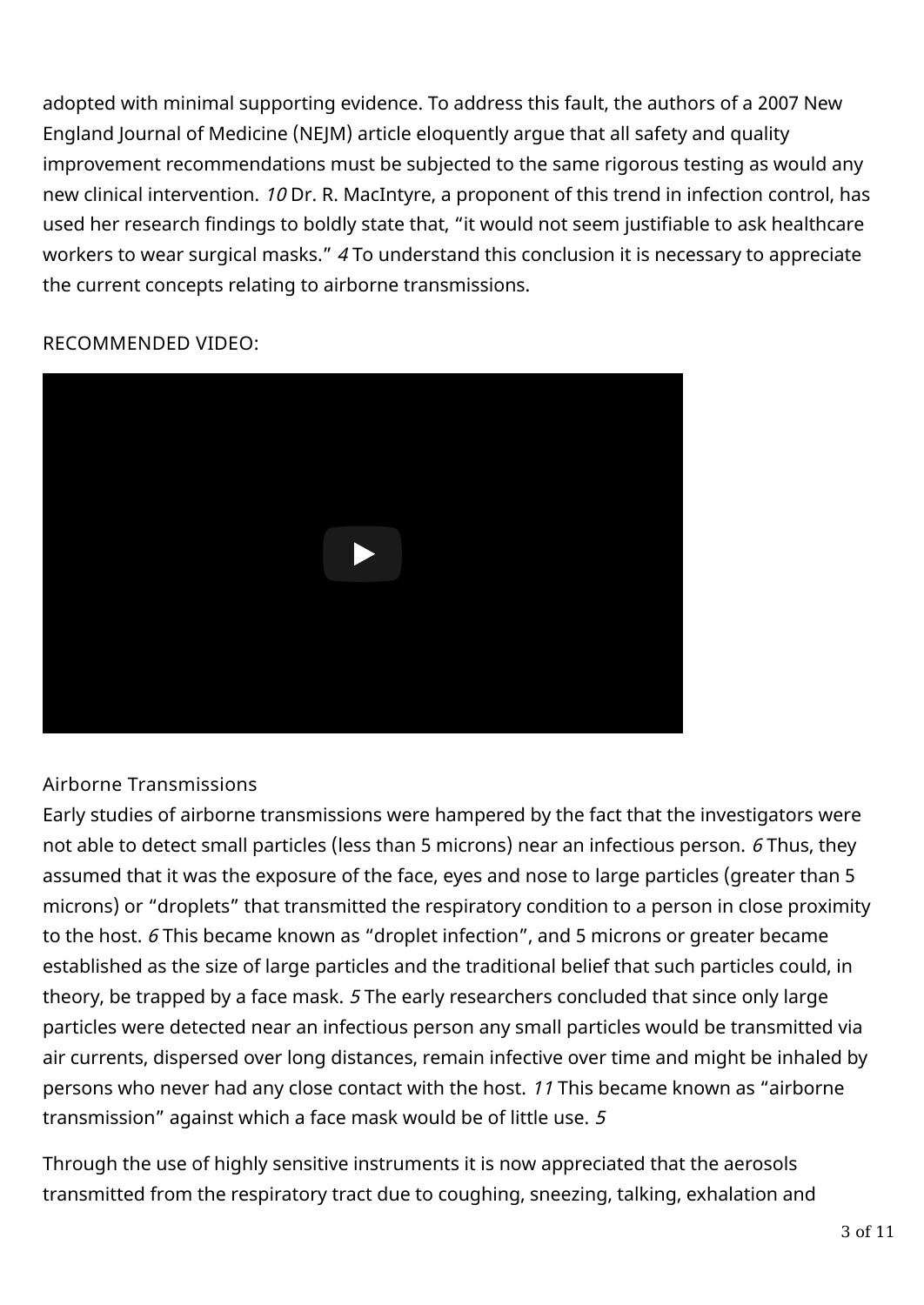certain medical and dental procedures produce respiratory particles that range from the very small (less than 5 microns) to the very large (greater than a 100 microns) and that all of these particles are capable of being inhaled by persons close to the source. 6, 11 This means that respiratory aerosols potentially contain bacteria averaging in size from 1-10 microns and viruses ranging in size from 0.004 to 0.1 microns. 12 It is also acknowledged that upon their emission large "droplets" will undergo evaporation producing a concentration of readily inhalable small particles surrounding the aerosol source.  $6$ 

The historical terms "droplet infection" and "airborne transmission" defined the routes of infection based on particle size. Current knowledge suggests that these are redundant descriptions since aerosols contain a wide distribution of particle sizes and that they ought to be replaced by the term, "aerosol transmissible." 4, 5 Aerosol transmission has been defined as "person –to – person transmission of pathogens through air by means of inhalation of infectious particles." 26 In addition, it is appreciated that the physics associated with the production of the aerosols imparts energy to microbial suspensions facilitating their inhalation. 11

Traditionally face masks have been recommended to protect the mouth and nose from the "droplet" route of infection, presumably because they will prevent the inhalation of relatively large particles. 11 Their efficacy must be re-examined in light of the fact that aerosols contain particles many times smaller than 5 microns. Prior to this examination, it is pertinent to review the defence mechanism of the respiratory tract.

# Respiratory System Defences

Comprehensive details on the defence mechanisms of the respiratory tract will not be discussed. Instead readers are reminded that; coughing, sneezing, nasal hairs, respiratory tract cilia, mucous producing lining cells and the phagocytic activity of alveolar macrophages provide protection against inhaled foreign bodies including fungi, bacteria and viruses. 13 Indeed, the pathogen laden aerosols produced by everyday talking and eating would have the potential to cause significant disease if it were not for these effective respiratory tract defences.

These defences contradict the recently published belief that dentally produced aerosols, "enter unprotected bronchioles and alveoli." 2 A pertinent demonstration of the respiratory tract's ability to resist disease is the finding that- compared to controls- dentists had significantly elevated levels of antibodies to influenza A and B and the respiratory syncytial virus. 14 Thus, while dentists had greater than normal exposure to these aerosol transmissible pathogens, their potential to cause disease was resisted by respiratory immunologic responses. Interestingly, the wearing of masks and eye glasses did not lessen the production of antibodies, thus reducing their significance as personal protective barriers. 14 Another example of the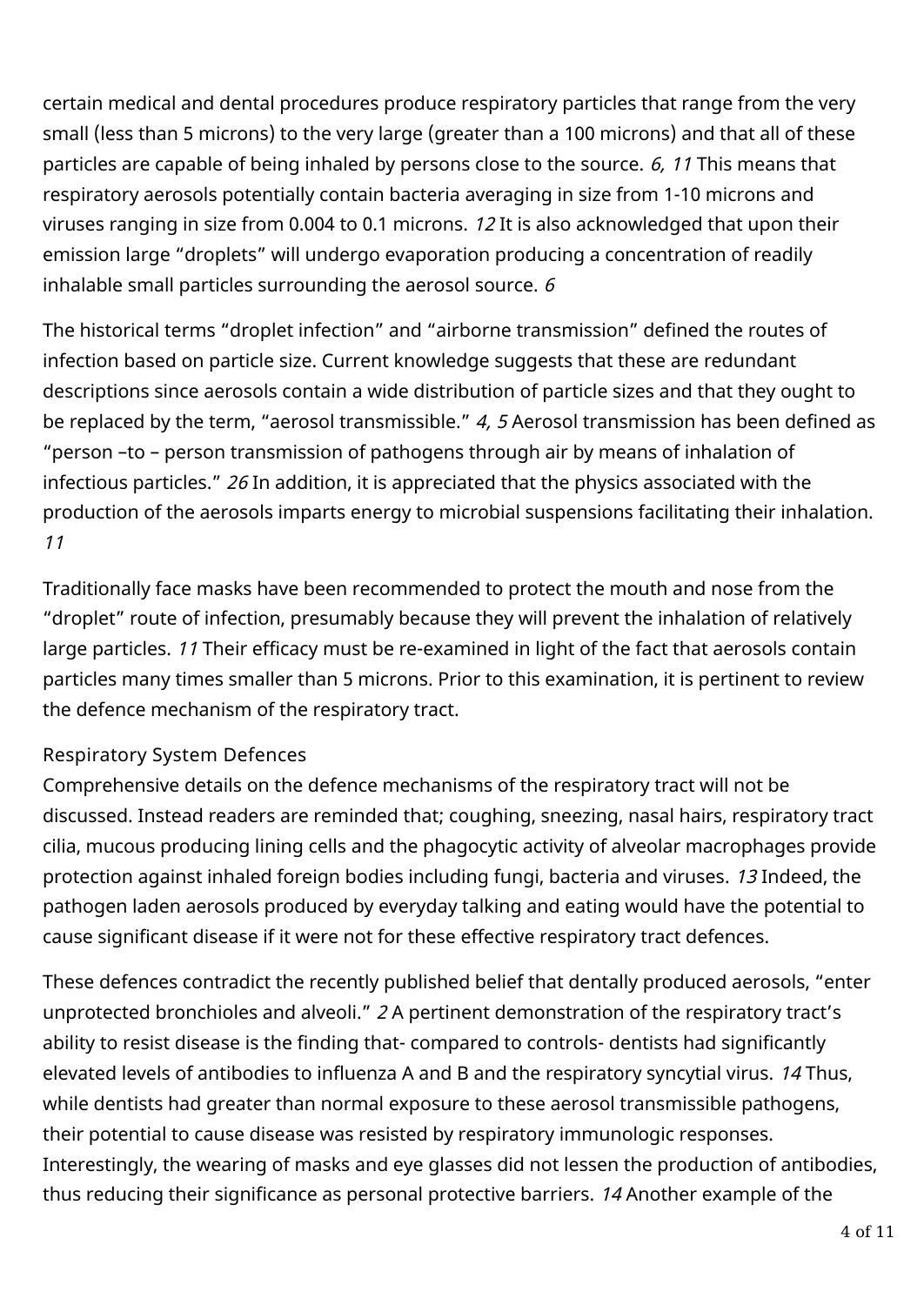effectiveness of respiratory defences is that although exposed to more aerosol transmissible pathogens than the general population, Tokyo dentists have a significantly lower risk of dying from pneumonia and bronchitis. 15 The ability of a face mask to prevent the infectious risk potentially inherent in sprays of blood and saliva reaching the wearers mouth and nose is questionable since, before the advent of mask use, dentists were no more likely to die of infectious diseases than the general population. 16

The respiratory tract has efficient defence mechanisms. Unless face masks have the ability to either enhance or lessen the need for such natural defences, their use as protection against airborne pathogens must be questioned.

## Face Masks

History: Cloth or cotton gauze masks have been used since the late 19th century to protect sterile fields from spit and mucous generated by the wearer. 5,17,18 A secondary function was to protect the mouth and nose of the wearer from the sprays and splashes of blood and body fluids created during surgery. 17 As noted above, in the early 20th century masks were used to trap infectious "droplets" expelled by the wearer thus possibly reducing disease transmission to others. 18 Since the mid-20th century until to-day, face masks have been increasingly used for entirely the opposite function: that is to prevent the wearer from inhaling respiratory pathogens. 5,20,21 Indeed, most current dental infection control recommendations insist that a face mask be worn, "as a key component of personal protection against airborne pathogens". 2

Literature reviews have confirmed that wearing a mask during surgery has no impact whatsoever on wound infection rates during clean surgery. 22,23,24,25,26 A recent 2014 report states categorically that no clinical trials have ever shown that wearing a mask prevents contamination of surgical sites. 26 With their original purpose being highly questionable it should be no surprise that the ability of face masks to act as respiratory protective devices is now the subject of intense scrutiny. 27 Appreciating the reasons for this, requires an understanding of the structure, fit and filtering capacity of face masks.

Structure and Fit: Disposable face masks usually consist of three to four layers of flat nonwoven mats of fine fibres separated by one or two polypropylene barrier layers which act as filters capable of trapping material greater than 1 micron in diameter. 18,24,28 Masks are placed over the nose and mouth and secured by straps usually placed behind the head and neck. 21 No matter how well a mask conforms to the shape of a person's face, it is not designed to create an air tight seal around the face. Masks will always fit fairly loosely with considerable gaps along the cheeks, around the bridge of the nose and along the bottom edge of the mask below the chin. 21 These gaps do not provide adequate protection as they permit the passage of air and aerosols when the wearer inhales. 11,17 It is important to appreciate that if masks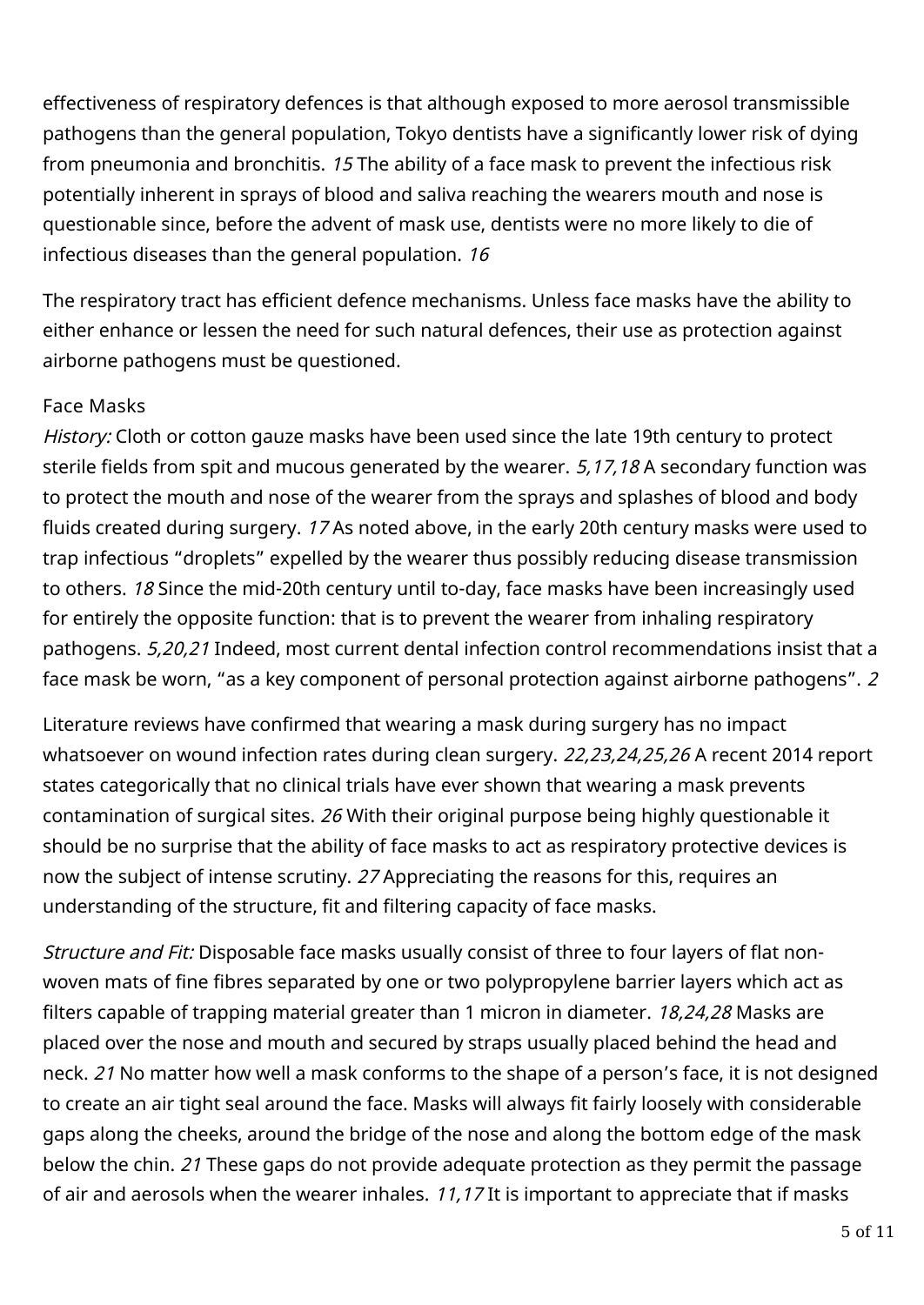contained filters capable of trapping viruses, the peripheral gaps around the masks would continue to permit the inhalation of unfiltered air and aerosols. 11

Filtering Capacity: The filters in masks do not act as sieves by trapping particles greater than a specific size while allowing smaller particles to pass through. 18 Instead the dynamics of aerosolized particles and their molecular attraction to filter fibres are such that at a certain range of sizes both large and small particles will penetrate through a face mask. 18 Accordingly, it should be no surprise that a study of eight brands of face masks found that they did not filter out 20-100% of particles varying in size from 0.1 to 4.0 microns. 21 Another investigation showed penetration ranges from 5-100% when masks were challenged with relatively large 1.0 micron particles. 29 A further study found that masks were incapable of filtering out 80-85% of particles varying in size from 0.3 to 2.0 microns. 30 A 2008 investigation identified the poor filtering performance of dental masks. 27 It should be concluded from these and similar studies that the filter material of face masks does not retain or filter out viruses or other submicron particles. 11,31 When this understanding is combined with the poor fit of masks, it is readily appreciated that neither the filter performance nor the facial fit characteristics of face masks qualify them as being devices which protect against respiratory infections. 27 Despite this determination the performance of masks against certain criteria has been used to justify their effectiveness.2 Accordingly, it is appropriate to review the limitations of these performance standards.

Performance Standards: Face masks are not subject to any regulations. 11 The USA Federal Food and Drug Administration (FDA) classifies face masks as Class II devices. To obtain the necessary approval to sell masks all that a manufacturer need do is satisfy the FDA that any new device is substantially the same as any mask currently available for sale. 21 As ironically noted by the Occupational Health and Safety Agency for Healthcare in BC, "There is no specific requirement to prove that the existing masks are effective and there is no standard test or set of data required supporting the assertion of equivalence. Nor does the FDA conduct or sponsor testing of surgical masks." 21 Although the FDA recommends two filter efficiency tests; particulate filtration efficiency (PFE) and bacterial filtration efficiency (BFE) it does not stipulate a minimum level of filter performance for these tests. 27 The PFE test is a basis for comparing the efficiency of face masks when exposed to aerosol particle sizes between 0.1 and 5.0 microns. The test does not assess the effectiveness of a mask in preventing the ingress of potentially harmful particles nor can it be used to characterize the protective nature of a mask. 32 The BFE test is a measure of a mask's ability to provide protection from large particles expelled by the wearer. It does not provide an assessment of a mask's ability to protect the wearer. 17 Although these tests are conducted under the auspices of the American Society of Testing and Materials (ASTM) and often produce filtration efficiencies in the range of 95-98 %,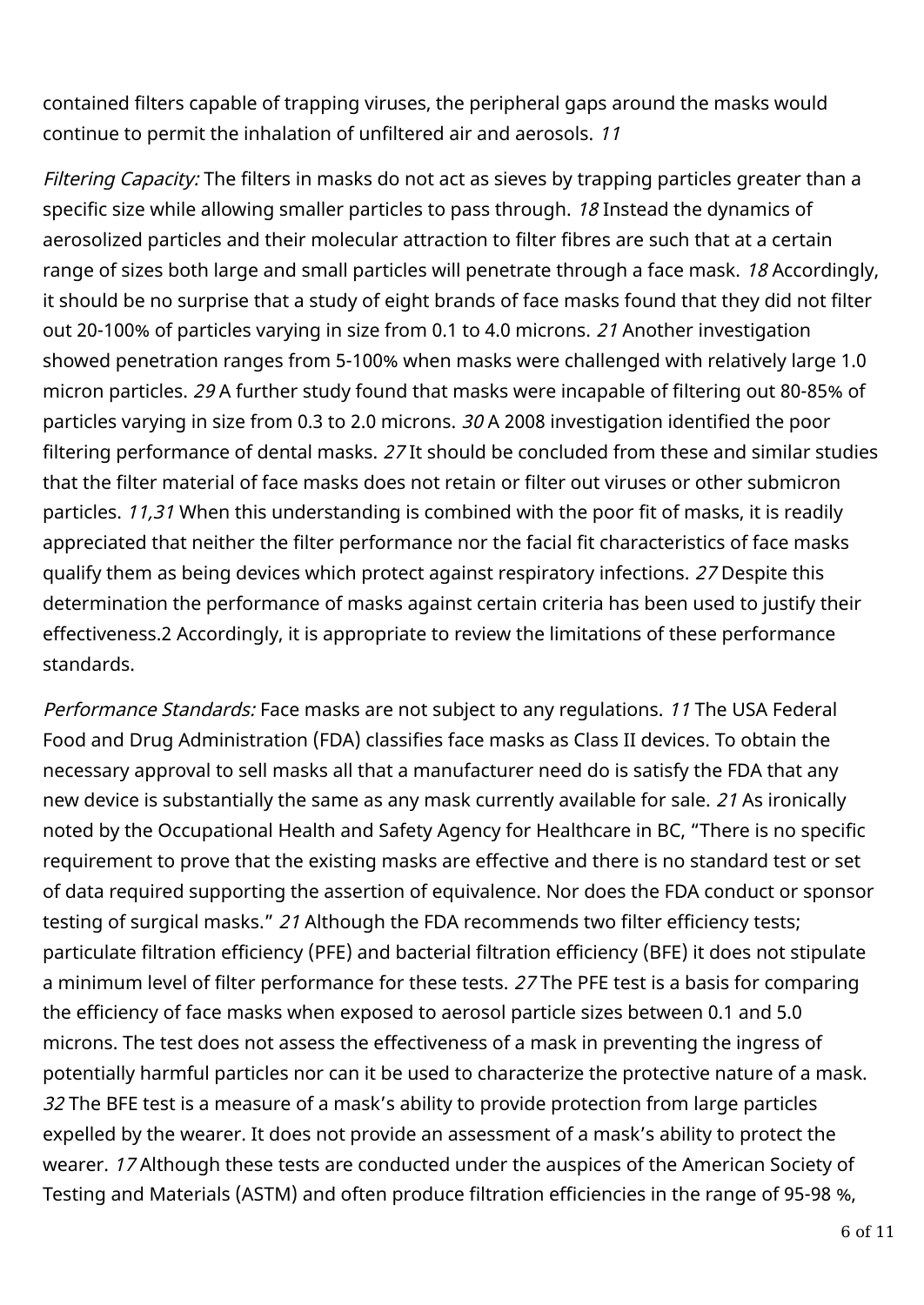they are not a measure of a masks ability to protect against respiratory pathogens. Failure to appreciate the limitations of these tests combined with a reliance on the high filtration efficiencies reported by the manufacturers has, according to Healthcare in BC, "created an environment in which health care workers think they are more protected than they actually are." 21 For dental personnel the protection sought is mainly from treatment induced aerosols.

#### Dental Aerosols

For approximately 40 years it has been known that dental restorative and especially ultrasonic scaling procedures produce aerosols containing not only blood and saliva but potentially pathogenic organisms. 33 The source of these organisms could be the oral cavities of patients and/or dental unit water lines. 34 Assessing the source and pathogenicity of these organisms has proven elusive as it is extremely difficult to culture bacteria especially anaerobes and viruses from dental aerosols. 34 Although there is no substantiated proof that dental aerosols are an infection control risk, it is a reasonable assumption that if pathogenic microbes are present at the treatment site they will become aerosolized and prone to inhalation by the clinician which a face mask will not prevent. As shown by the study of UK dentists, the inhalation resulted in the formation of appropriate antibodies to respiratory pathogens without overt signs and symptoms of respiratory distress. 14 This occurred whether masks were or were not worn. In a 2008 article, Dr. S. Harrel, of the Baylor College of Dentistry, is of the opinion that because there is a lack of epidemiologically detectable disease from the use of ultrasonic scalers, dental aerosols appear to have a low potential for transmitting disease but should not be ignored as a risk for disease transmission. 34 The most effective measures for reducing disease transmission from dental aerosols are pre-procedural rinses with mouthwashes such as chlorhexidine, large diameter high volume evacuators, and rubber dam whenever possible. 33 Face masks are not useful for this purpose, and Dr. Harrel believes that dental personnel have placed too great a reliance on their efficacy. 34 Perhaps this has occurred because dental regulatory agencies have failed to appreciate the increasing evidence on face mask inadequacies.

#### The Inadequacies

Between 2004 and 2016 at least a dozen research or review articles have been published on the inadequacies of face masks. 5,6,11,17,19,20,21,25,26,27,28,31 All agree that the poor facial fit and limited filtration characteristics of face masks make them unable to prevent the wearer inhaling airborne particles. In their well-referenced 2011 article on respiratory protection for healthcare workers, Drs. Harriman and Brosseau conclude that, "facemasks will not protect against the inhalation of aerosols." 11 Following their 2015 literature review, Dr. Zhou and colleagues stated, "There is a lack of substantiated evidence to support claims that facemasks protect either patient or surgeon from infectious contamination." 25 In the same year Dr. R.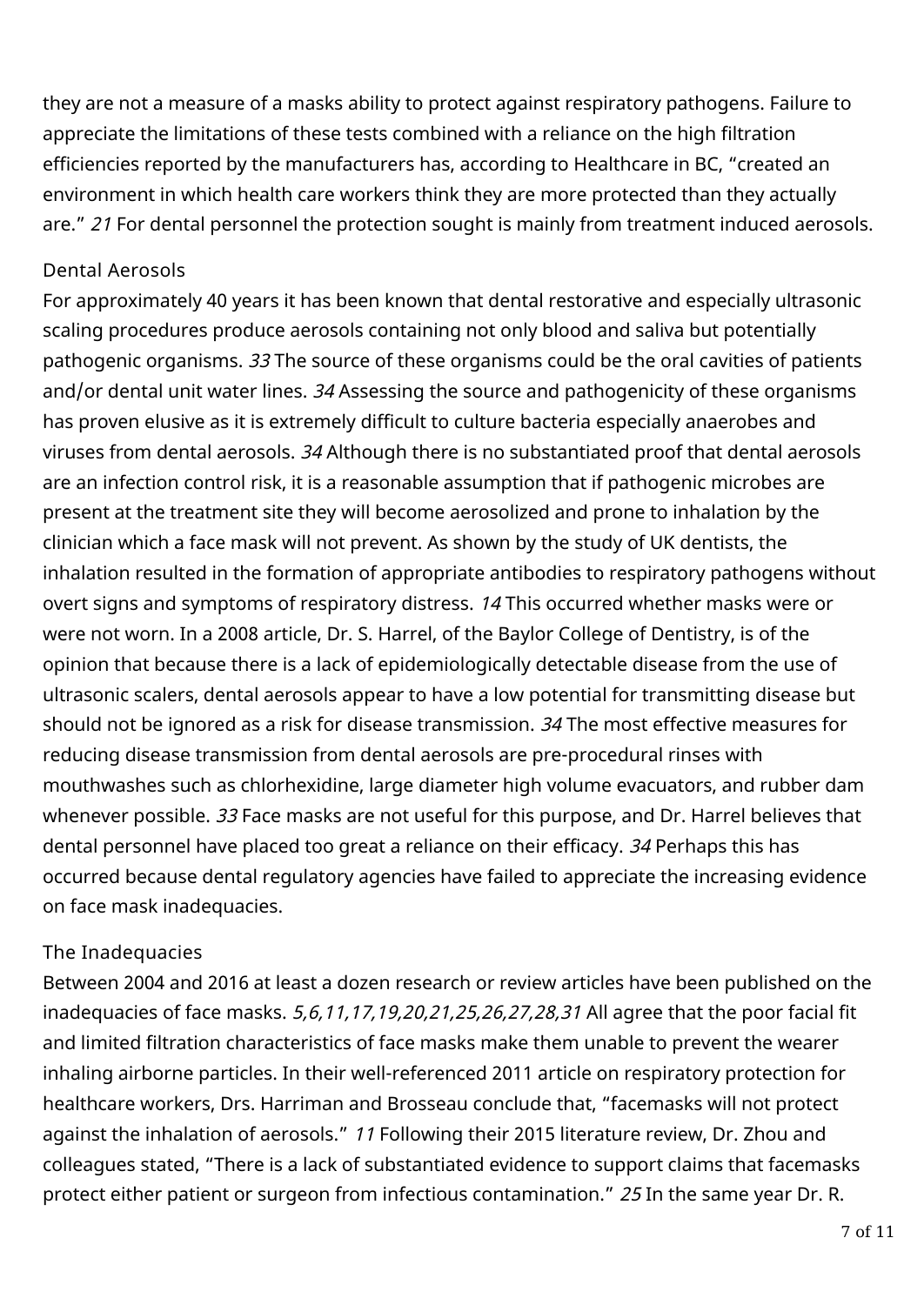MacIntyre noted that randomized controlled trials of facemasks failed to prove their efficacy. 5 In August 2016 responding to a question on the protection from facemasks the Canadian Centre for Occupational Health and Safety replied:

- The filter material of surgical masks does not retain or filter out submicron particles;
- Surgical masks are not designed to eliminate air leakage around the edges;
- Surgical masks do not protect the wearer from inhaling small particles that can remain airborne for long periods of time. 31

In 2015, Dr. Leonie Walker, Principal Researcher of the New Zealand Nurses Organization succinctly described- within a historical context – the inadequacies of facemasks, "Health care workers have long relied heavily on surgical masks to provide protection against influenza and other infections. Yet there are no convincing scientific data that support the effectiveness of masks for respiratory protection. The masks we use are not designed for such purposes, and when tested, they have proved to vary widely in filtration capability, allowing penetration of aerosol particles ranging from four to 90%." 35

Face masks do not satisfy the criteria for effectiveness as described by Drs. Landefeld and Shojania in their NEJM article, "The Tension between Needing to Improve Care and Knowing How to Do It. 10 The authors declare that, "…recommending or mandating the widespread adoption of interventions to improve quality or safety requires rigorous testing to determine whether, how, and where the intervention is effective…" They stress the critical nature of this concept because, "…a number of widely promulgated interventions are likely to be wholly ineffective, even if they do not harm patients." 10 A significant inadequacy of face masks is that they were mandated as an intervention based on an assumption rather than on appropriate testing.

#### Conclusions

The primary reason for mandating the wearing of face masks is to protect dental personnel from airborne pathogens. This review has established that face masks are incapable of providing such a level of protection. Unless the Centers for Disease Control and Prevention, national and provincial dental associations and regulatory agencies publically admit this fact, they will be guilty of perpetuating a myth which will be a disservice to the dental profession and its patients. It would be beneficial if, as a consequence of the review, all present infection control recommendations were subjected to the same rigorous testing as any new clinical intervention. Professional associations and governing bodies must ensure the clinical efficacy of quality improvement procedures prior to them being mandated. It is heartening to know that such a trend is gaining a momentum which might reveal the inadequacies of other long held dental infection control assumptions. Surely, the hallmark of a mature profession is one which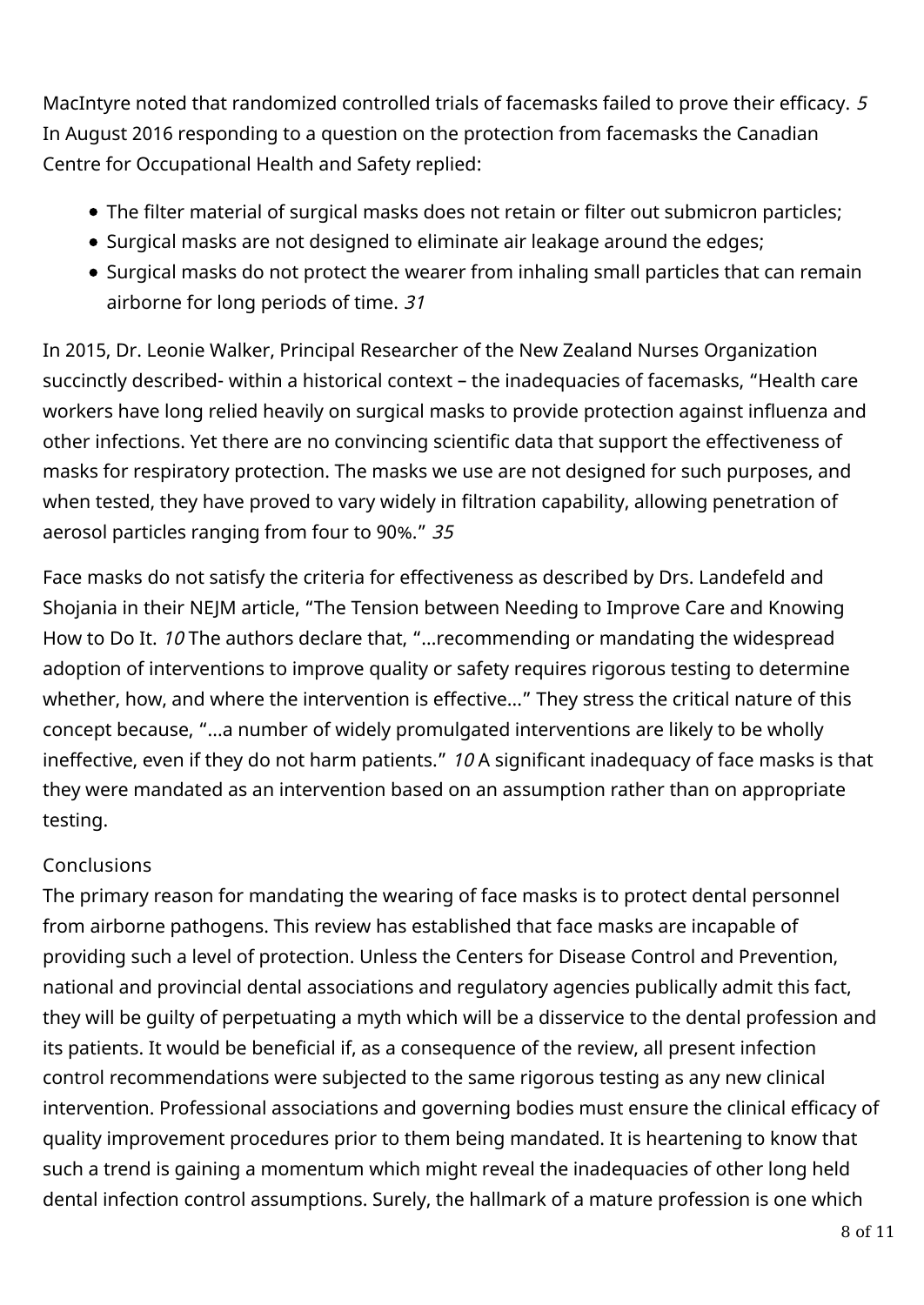permits new evidence to trump established beliefs. In 1910, Dr. C. Chapin, a public health pioneer, summarized this idea by stating, "We should not be ashamed to change our methods; rather, we should be ashamed not to do so." 36 Until this occurs, as this review has revealed, dentists have nothing to fear by unmasking. OH

Oral Health welcomes this original article.

# References

1. Ontario Ministry of Health and Long-term Care. SARS Commission-Spring of Fear: Final Report. Available at: http://www.health.gov.on.ca/english/public/pub/ministry\_reports /campbell06/campbell06.html

2. Molinari JA, Nelson P. Face Mask Performance: Are You Protected? Oral Health, March 2016.

3. Diekema D. Controversies in Hospital Infection Prevention, October, 2009.

4. Unmasking the Surgical Mask: Does It Really Work? Medpage Today, Infectious Disease, October, 2009.

5. MacIntyre CR, Chughtai AA. Facemasks for the prevention of infection in healthcare and community settings. BMJ 2015; 350:h694.

6. Brosseau LM, Jones R. Commentary: Health workers need optimal respiratory protection for Ebola. Center for Infectious Disease Research and Policy. September, 2014.

7. Clinical Habits Die Hard: Nursing Traditions Often Trump Evidence-Based Practice. Infection Control Today, April, 2014.

8. Landman K. Doctors, take off those dirty white coats. National Post, December 7, 2015.

9. Sibert K. Germs and the Pseudoscience of Quality Improvement. California Society of Anesthesiologists, December 8, 2014.

10. Auerbach AD, Landfeld CS, Shojania KG. The Tension between Needing to Improve Care and Knowing How to Do It. NEJM 2007; 357 (6):608-613.

11. Harriman KH, Brosseau LM. Controversy: Respiratory Protection for Healthcare Workers.

April, 2011. Available at: http://www.medscape.com/viewarticle/741245\_print

12. Bacteria and Viruses Issues. Water Quality Association, 2016. Available at:

https://www.wqa.org/Learn-About-Water/Common-Contaminants/Bacteria-Viruses

13. Lechtzin N. Defense Mechanisms of the Respiratory System. Merck Manuals, Kenilworth, USA, 2016

14. Davies KJ, Herbert AM, Westmoreland D. Bagg J. Seroepidemiological study of respiratory virus infections among dental surgeons. Br Dent J. 1994; 176(7):262-265.

15. Shimpo H, Yokoyama E, Tsurumaki K. Causes of death and life expectancies among dentists. Int Dent J 1998; 48(6):563-570.

16. Bureau of Economic Research and Statistics, Mortality of Dentists 1961-1966. JADA 1968;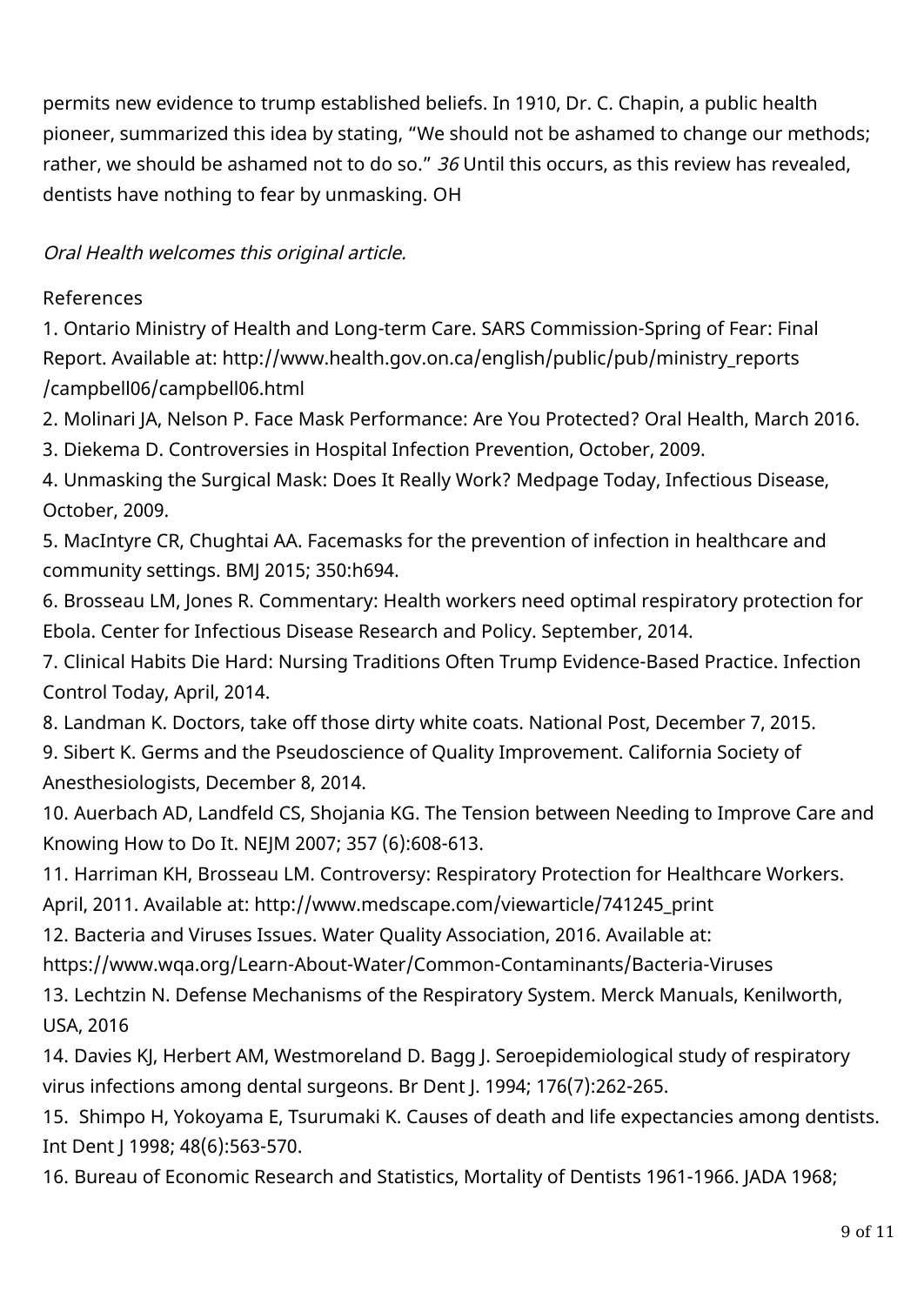76(4):831-834.

17. Respirators and Surgical Masks: A Comparison. 3 M Occupational Health and Environment Safety Division. Oct. 2009.

18. Brosseau L. N95 Respirators and Surgical Masks. Centers for Disease Control and Prevention. Oct. 2009.

19. Johnson DF, Druce JD, Birch C, Grayson ML. A Quantitative Assessment of the Efficacy of Surgical and N95 Masks to Filter Influenza Virus in Patients with Acute Influenza Infection. Clin Infect Dis 2009; 49:275-277.

20. Weber A, Willeke K, Marchloni R et al. Aerosol penetration and leakage characteristics of masks used in the health care industry. Am J Inf Cont 1993; 219(4):167-173.

21. Yassi A, Bryce E. Protecting the Faces of Health Care Workers. Occupational Health and Safety Agency for Healthcare in BC, Final Report, April 2004.

22. Bahli ZM. Does Evidence Based Medicine Support The Effectiveness Of Surgical Facemasks In Preventing Postoperative Wound Infections In Elective Surgery. J Ayub Med Coll Abbottabad 2009; 21(2)166-169.

23. Lipp A, Edwards P. Disposable surgical face masks for preventing surgical wound infection in clean surgery. Cochrane Database Syst Rev 2002(1) CD002929.

24. Lipp A, Edwards P. Disposable surgical face masks: a systematic review. Can Oper Room Nurs J 2005; 23(#):20-38.

25. Zhou Cd, Sivathondan P, Handa A. Unmasking the surgeons: the evidence base behind the use of facemasks in surgery. JR Soc Med 2015; 108(6):223-228.

26. Brosseau L, Jones R. Commentary: Protecting health workers from airborne MERS-CoVlearning from SARS. Center for Infectious Disease Research and Policy May 2014.

27. Oberg T, Brosseau L. Surgical mask filter and fit performance. Am J Infect Control 2008; 36:276-282.

28. Lipp A. The effectiveness of surgical face masks: what the literature shows. Nursing Times 2003; 99(39):22-30.

29. Chen CC, Lehtimaki M, Willeke K. Aerosol penetration through filtering facepieces and respirator cartridges. Am Indus Hyg Assoc J 1992; 53(9):566-574.

30. Chen CC, Willeke K. Characteristics of Face Seal Leakage in Filtering Facepieces. Am Indus Hyg Assoc J 1992; 53(9):533-539.

31. Do surgical masks protect workers? OSH Answers Fact Sheets. Canadian Centre for Occupational health and Safety. Updated August 2016.

32. Standard Test Method for Determining the Initial Efficiency of Materials Used in Medical Face Masks to Penetration by Particulates Using Latex Spheres. American Society of Testing and Materials, Active Standard ASTM F2299/F2299M.

33. Harrel SK. Airborne Spread of Disease-The Implications for Dentistry. CDA J 2004; 32(11);